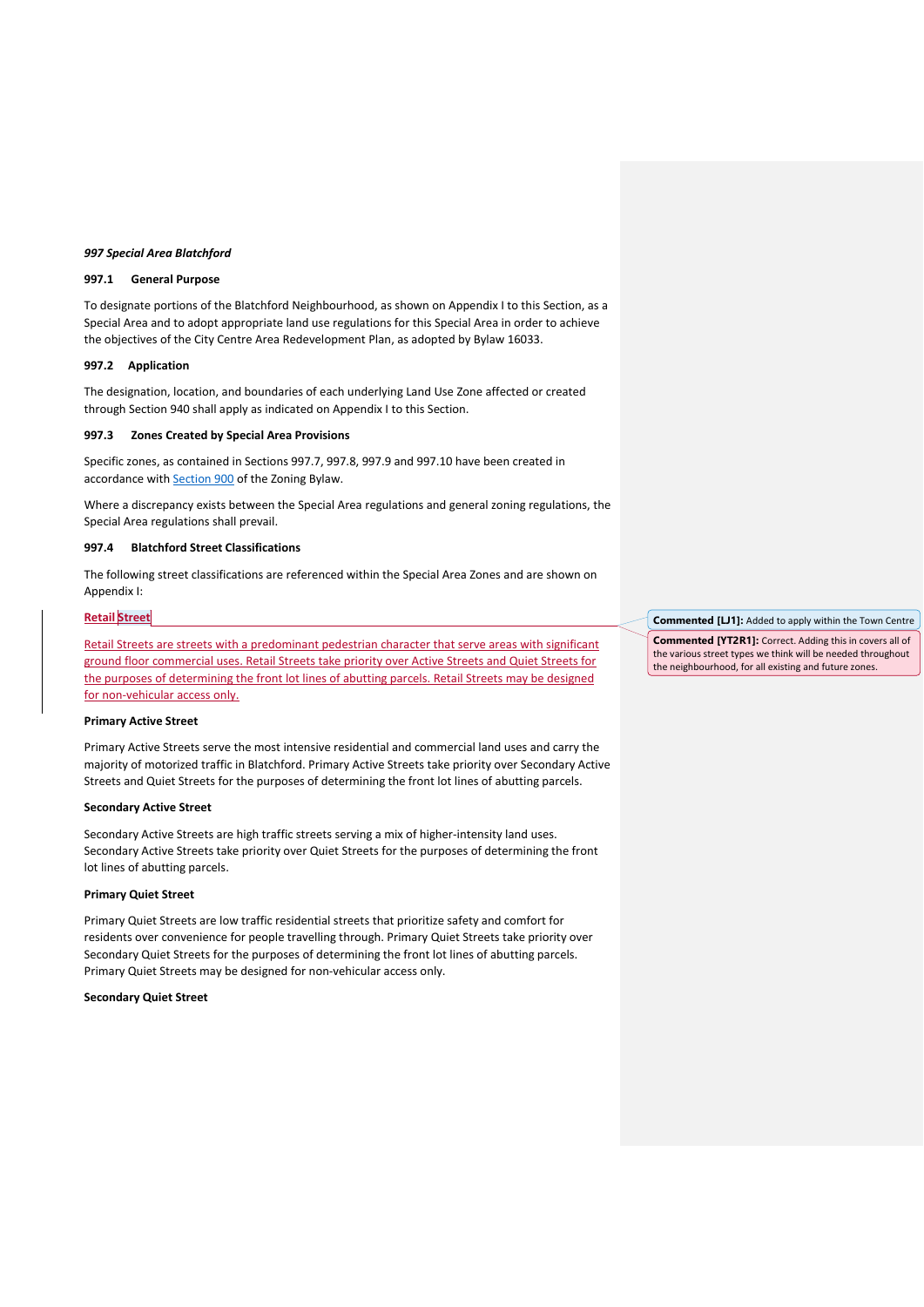Secondary Quiet Streets are low traffic residential streets. Active Streets and Primary Quiet Streets take priority over Secondary Quiet Streets for the purposes of determining the front lot lines of abutting parcels. Secondary Quiet Streets may be designed for non-vehicular access only.

# **997.5 Blatchford-Specific Uses**

1. **Blatchford Townhousing** means development consisting of a building containing a row of three or more Dwellings joined in whole or in part at the side only with no principal Dwelling being placed over another in whole or in part. Individual Dwellings are separated from one another by a Party Wall. Each Dwelling has separate, individual, and direct access to ground level. Where Blatchford Accessory Suites or Blatchford Lane Suites are a Permitted or Discretionary Use Class in a Zone, a building which contains Blatchford Townhousing may also contain either a Blatchford Accessory Suite or Blatchford Lane Suite. This Use Class does not include Row Housing or Blatchford Stacked Row Housing.";

4. **Blatchford Stacked Row Housing** means development consisting of a building containing three or more principal Dwellings arranged two deep, either vertically so that Dwellings are placed over others, or horizontally so that Dwellings are attached at the rear as well as at the side. Each Dwelling shall have separate and individual access, not necessarily directly to ground level, provided that no more than two Dwellings may share access to ground level. This Use does not include Duplex Housing, Row Housing or Blatchford Townhousing.

1. **Blatchford Accessory Suites** - A Blatchford Accessory Suite shall comply with the following regulations:

a. The minimum Site area for a Blatchford Townhousing Row Housing Dwelling containing a Blatchford Lane Suite is  $219 \text{ m}^2$ .

b. The maximum height of a Garage containing a Blatchford Lane Suite shall be  $9 \text{ m}$  or the Height of the principal Dwelling as constructed at the time of the Blatchford Lane Suite Development Permit application, whichever is the lesser.

c. The maximum Floor Area of the Blatchford Lane Suite shall be  $\underline{80 \text{ m}^2}$ .

d. The minimum Floor Area for a Blatchford Lane Suite shall be [30 m](https://webdocs.edmonton.ca/InfraPlan/zoningbylaw/ZoningBylaw/Measurements/ia30.htm)<sup>2</sup>.

e. The minimum Site width for a Site with a Blatchford Lane Suite shall be  $7.3 \text{ m}$ .

f. Blatchford Lane Suites shall be limited to Lots where at least one Side Lot Line abuts a public right-of-way such as a street, Lane or Walkway.

g. The minimum distance between a detached Garage containing a Blatchford Lane Suite and the principal Dwelling on the same Site shall be  $4 m$ .

h. Windows contained within the Blatchford Lane Suite portion of the detached Garage shall be placed and sized such that they minimize overlook into Yards and windows of abutting properties through one of more of the following:

i. Off-setting window placement to limit direct views of abutting rear or side yard amenity areas, or direct view into a Blatchford Lane Suite window on an adjacent site;

ii. Strategic placement of windows in conjunction with landscaping or the placement of other accessory buildings; and

**Commented [YT3]:** No longer required. Distinction from Row Housing was that Blatchford Townhousing permitted secondary suites. The ZB now permits suites in Row Housing.

**Commented [YT6]:** No longer required. Missing Middle changes to the ZB have made this use class distinction unnecessary.

**Commented [LJ7]:** Deleted Above